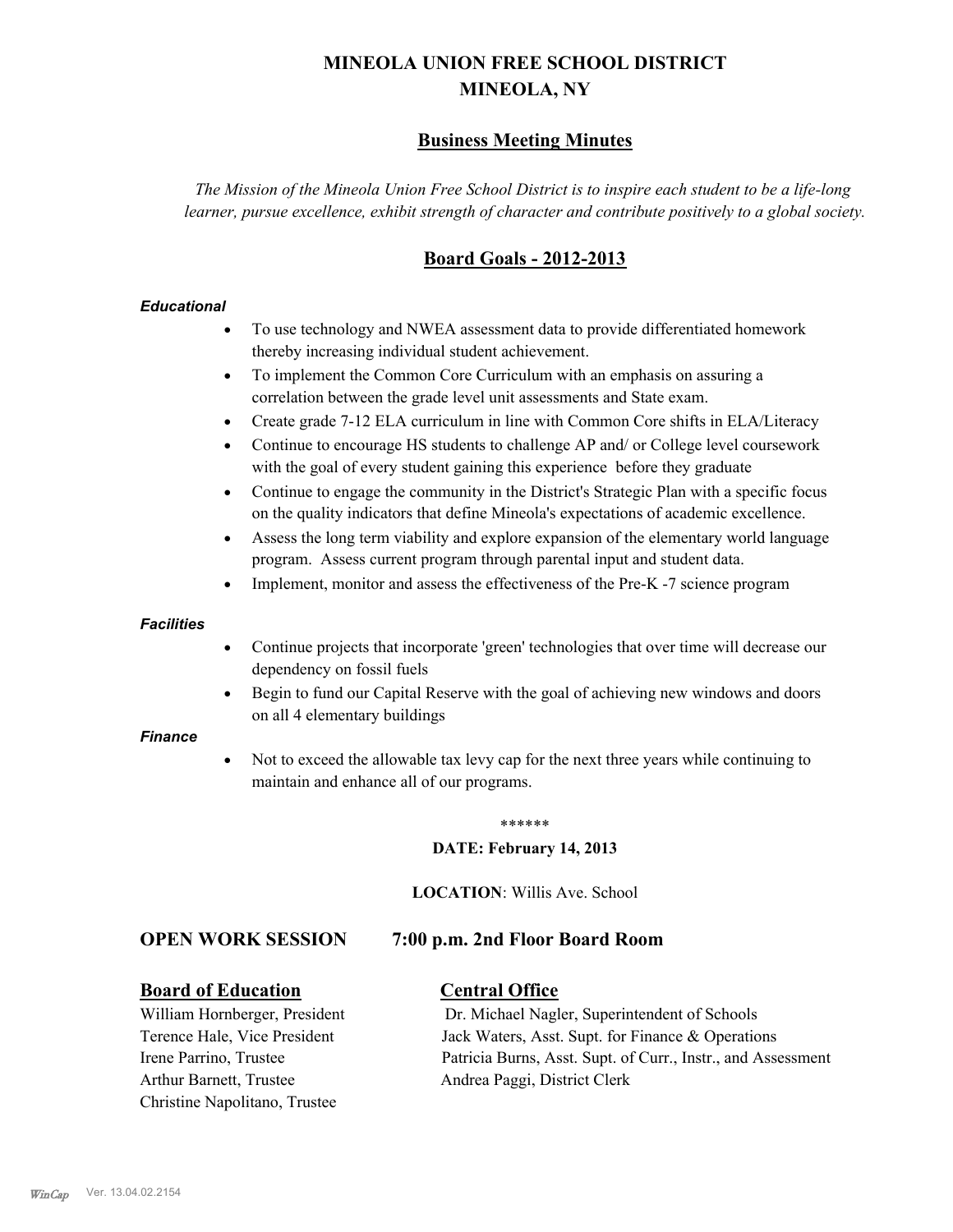**A. Call to Order -7:05pm B. Pledge of Allegiance C. Reading of Mission**- William Hornberger **D. Moment of Silent Meditation E. Dais & Visitor Introductions -** Absent: Irene Parrino

# **F. High School Student Organization Report**

Tonight's SO report is by Sang Min Bak. It was reported that last night was String Night at the High School and Bridget Bibbens spent the day with the orchestra and performed with them at the event. The A Cappella Group was invited to audition for "America's Got Talent", after a producer, in LA, saw the group's performance of "Fix You" on You Tube. The Marching band will be leaving tomorrow for their trip to Florida. It was reported that the "Sandy Olympics" raised \$3000 to benefit the victims of Hurricane Sandy and everyone really enjoyed the event. The SO also sponsored a fundraiser, which included a carnation sale and a bake sale and fondue sale; they raised \$400. The Boy's Varsity Basketball team will be hosting a playoff game at 5pm tomorrow at the High School against Lynbrook and everyone is invited to come an support the team. There was nothing else to report. The Superintendent thanked Sang Min for his report and also acknowledged his solo in the A Cappella group's performance of "Fix You".

The Superintendent stated that there is another special presentation this evening by District Council and he introduced Nicole Matzer. She thanked the Board for allowing her to present this evening. Ms. Matzer stated that the District Council approached Mr. Gaven and the Guidance Department at the Middle School about bringing the presentation, "Ryan's Story" dealing with bullying, cyber bullying and youth depression to the school as part of the DASA policy. Ms. Matzer stated that Mr. Freeman helped book the program and the Fine Arts department paid for the program. Ms. Matzer handed out materials and showed a short clip to the Board. On March 13, students, in grades 5 through 8, will attend a presentation on "Ryan's Story' and will also take part in additional post assembly activities. There will also be a parent presentation on that evening by Ryan's father. Ms. Matzer stated that in preparation for this event the guidance department went to another school to view the program and planned for how it would be presented at the Middle School. Ms. Matzer stated that a mailing is going out to parents and students will have the option to opt out of this presentation. Dr. Nagler thanked the district Council for taking the time to investigate this program.

Mr. Hornberger explained the changes to the format of the agenda to the public.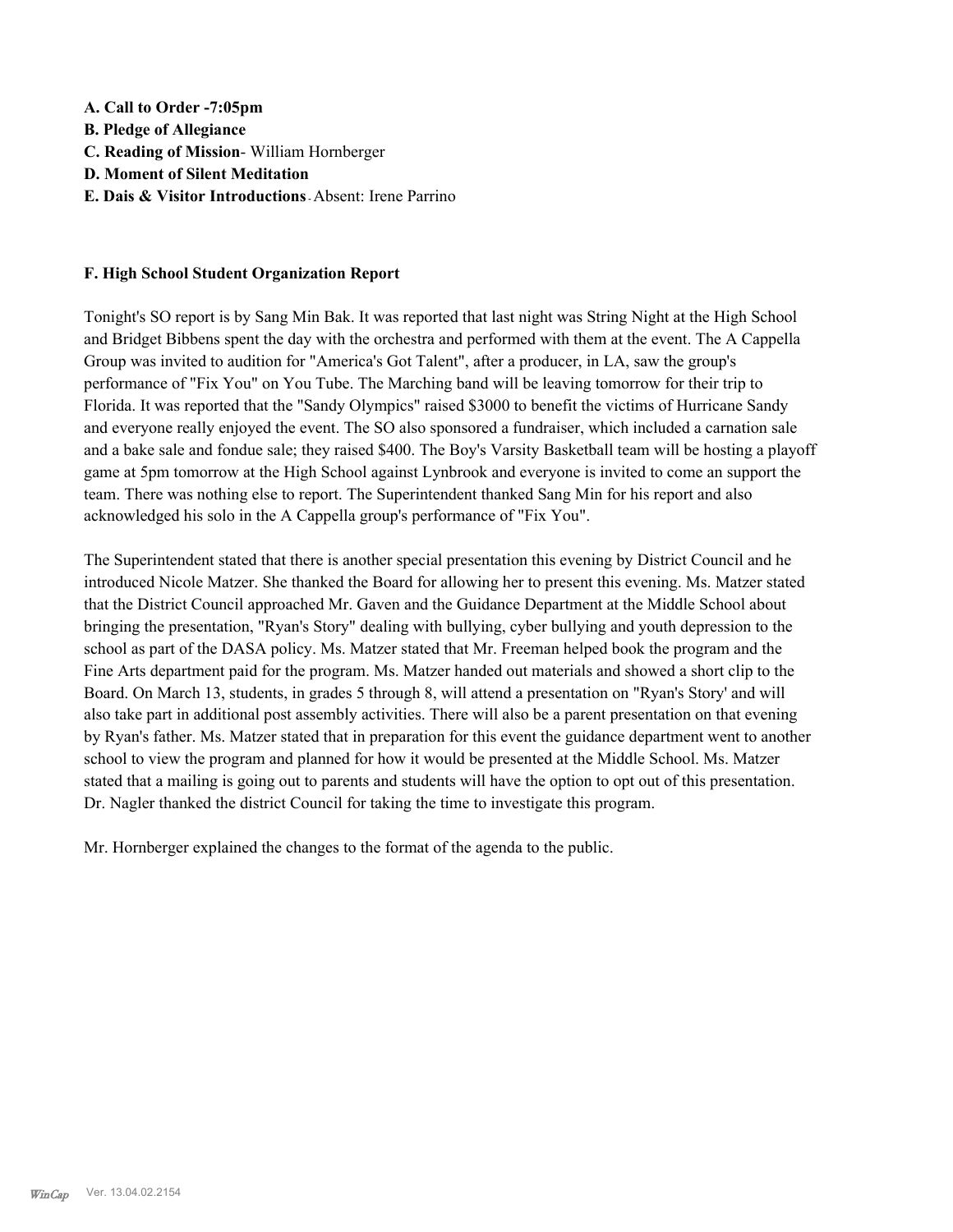# **G. BOE Reports**

# **a. Comments from Board Trustees**

-Ms. Napolitano stated that she attended "Dear Edwina" and it was a lot of fun and exciting to watch. Mr. DeLuca did a great job with the children.

-Mr. Barnett stated that he also attended "Dear Edwina" and stated that our programs truly inspire the kids. He also stated that Sting Night at the High school was great. Mr. Barnett stated that the Junior Guidance Meeting was very well attended and he is very impressed with the Naviance program that is now being used.

-Mr. Hale stated that he attended String night and it was great. He added that he is looking forward to the Boy's Varsity Basketball Game and they are playing great. Mr. Hale added that he is proud of District Council for bringing "Ryan's Story" to the Middle School.

# **b. Comments from Board President**

-Mr. Hornberger stated that he had two items from the Middle School which he would like to discuss. Mr. Hornberger asked if something could be done regarding the sound system and added that certain elements are lost during performances. The Superintendent responded that someone can be bought in to look at this situation. The second item was raised to Mr. Hornberger by the 7th grade president, whose platform included looking into having fans installed in the Middle School. The Superintendent stated that both he and Mr. Gaven had spoken with the student about this and this will also be looked into. Mr. Hornberger would like to hear the results of this when available. Mr. Hornberger stated that he is looking for the Board to use this part of the meeting to discuss any committee action items. He stated that the Finance Committee met with Jack and will be getting together at the end of the month. Mr. Hornberger stated that the Committee is looking for direction from the Board as to their goal for the Finance Committee.

## **c. Comments from Superintendent**

**-** The Superintendent stated that at the last meeting, the fall sport athletes were formally recognized and one student was accidentially omitted. He stated that Vinnie Bienck should have been recognized for Football. He stated that two of the Varsity Wrestlers are going to the state competition. The Superintendent stated that he has met with CW Post regarding their program and is almost ready to make a presentation for AGP. He stated that the pictures of the Jackson Avenue Kitchen project have been sent to the Board and can also be found on the District website. The Meadow Drive project is moving along and added that there was a waste line issue that was being resolved and there will be a cost adjustment if needed. The Superintendent stated that in the Friday packet, the Board will receive audio/video information for their review. Dr. Nagler will be meeting with a security company tomorrow and another next week. After these meeting are complete, each company will send a report to the District. The Superintendent stated that we are in the process of getting quotes on needed equipment, in order to make recommendations for the budget. The Superintendent stated that the TRS increase this year is 16.25%, which increases the allowable tax levy to 2.41% and added that most of our neighboring districts are 3% and all are making cuts. Dr. Nagler stated that the High School Climate Survey is just about complete and he expects that a presentation will take place in March. There will be presentations going out later in February regarding the Pre-K program and the foreign language program. He looks forward to gathering the results of the survey. The Superintendent stated that BOLD Systems has been notified of the polling place change and post cards will be sent out to the public in April.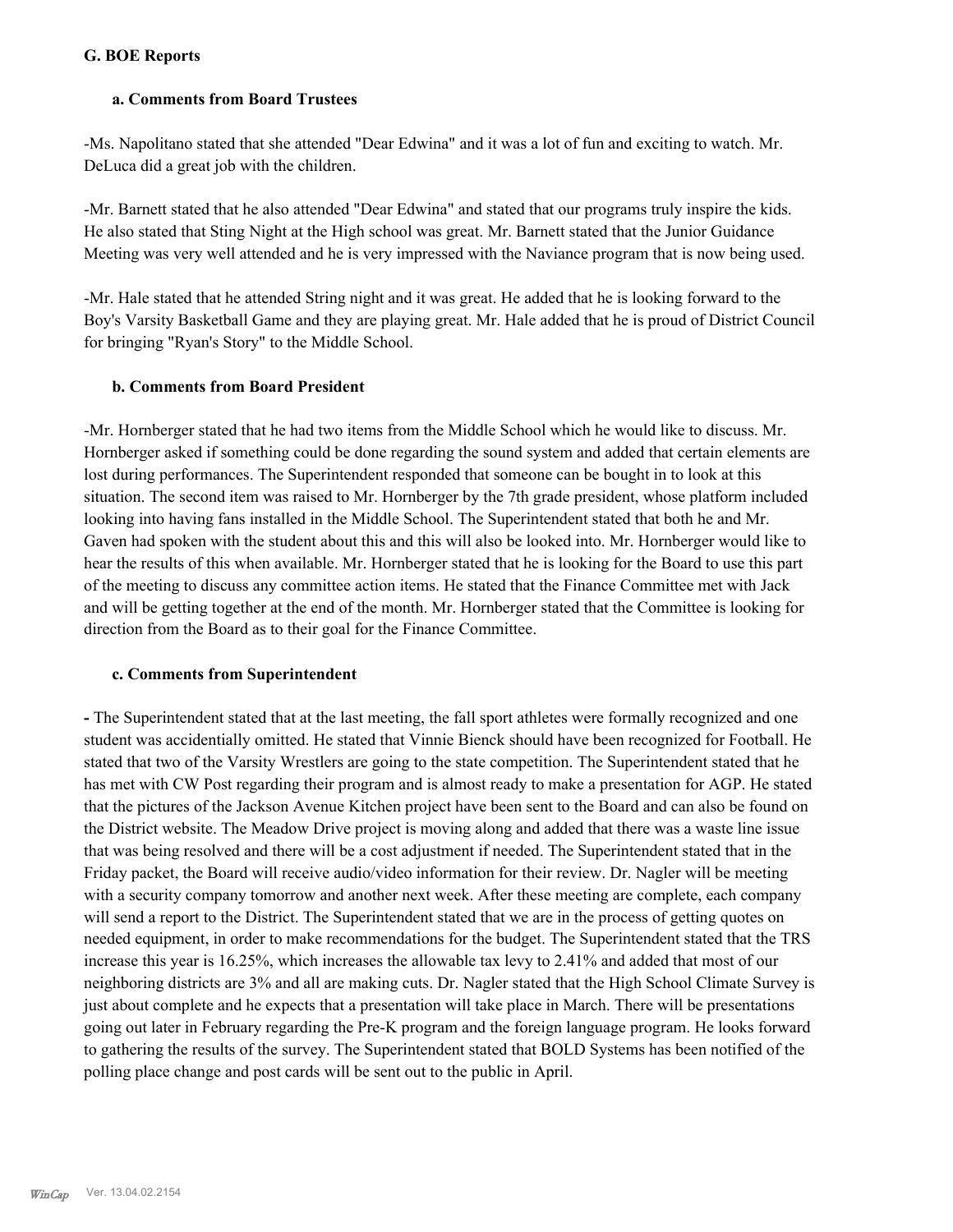# **H. Old Business**

Mr. Hornberger asked the Board if there was any old business. Ms. Napolitano stated that she had received an email from a parent expressing confusion over the days off next week and requested that a connect-ed message be sent out. The Superintendent stated that he would do that tomorrow. Ms. Napolitano also asked for an update on the Strategic Planning Committee. The Superintendent stated that he plans on resurrecting the committee and will be setting up a meeting date.

Mr. Barnett asked if there have been any issues with the bus loop at Jackson Avenue. The Superintendent stated that the custodians need to get used to moving snow to accommodate for the loop, no other issues at this time.

Mr. Hornberger asked for an update on the Jackson Avenue music lesson schedule. The Superintendent stated that Mr. Freeman is currently looking into the situation and will be reporting back to him with the outcome. Mr. Hornberger asked for an update on the NWEA testing and the problem that occurred. The Superintendent stated that NWEA had an issue and any students that were interrupted at that time, the test was voided. The district was given an extra day in our window to complete the testing. He added that there will be a presentation on 3/7/13 at the Board meeting on the NWEA results. There was no additional old business.

# **I. New Business**

**RESOLUTION #42- BE IT RESOLVED** that the Board of Education of the Mineola Union Free School District approves the 2013-2014 School Calendar.

**Motion:** Arthur Barnett **Second:** Christine Napolitano

Discussion: The Superintendent stated that there is great flexibility in the 2013/14 calendar. He added that one lesson learned after Sandy is that the District should identify "weather contingency" days later in the year. The Superintendent stated that he recommends this calendar and feels that it is well balanced.

| Yes: | Christine Napolitano | No: | N <sub>0</sub> |
|------|----------------------|-----|----------------|
|      | Arthur Barnett       |     |                |
|      | Irene Parrino        |     |                |
|      | Terence Hale         |     |                |
|      | William Hornberger   |     |                |
|      |                      |     |                |

**Passed:** Yes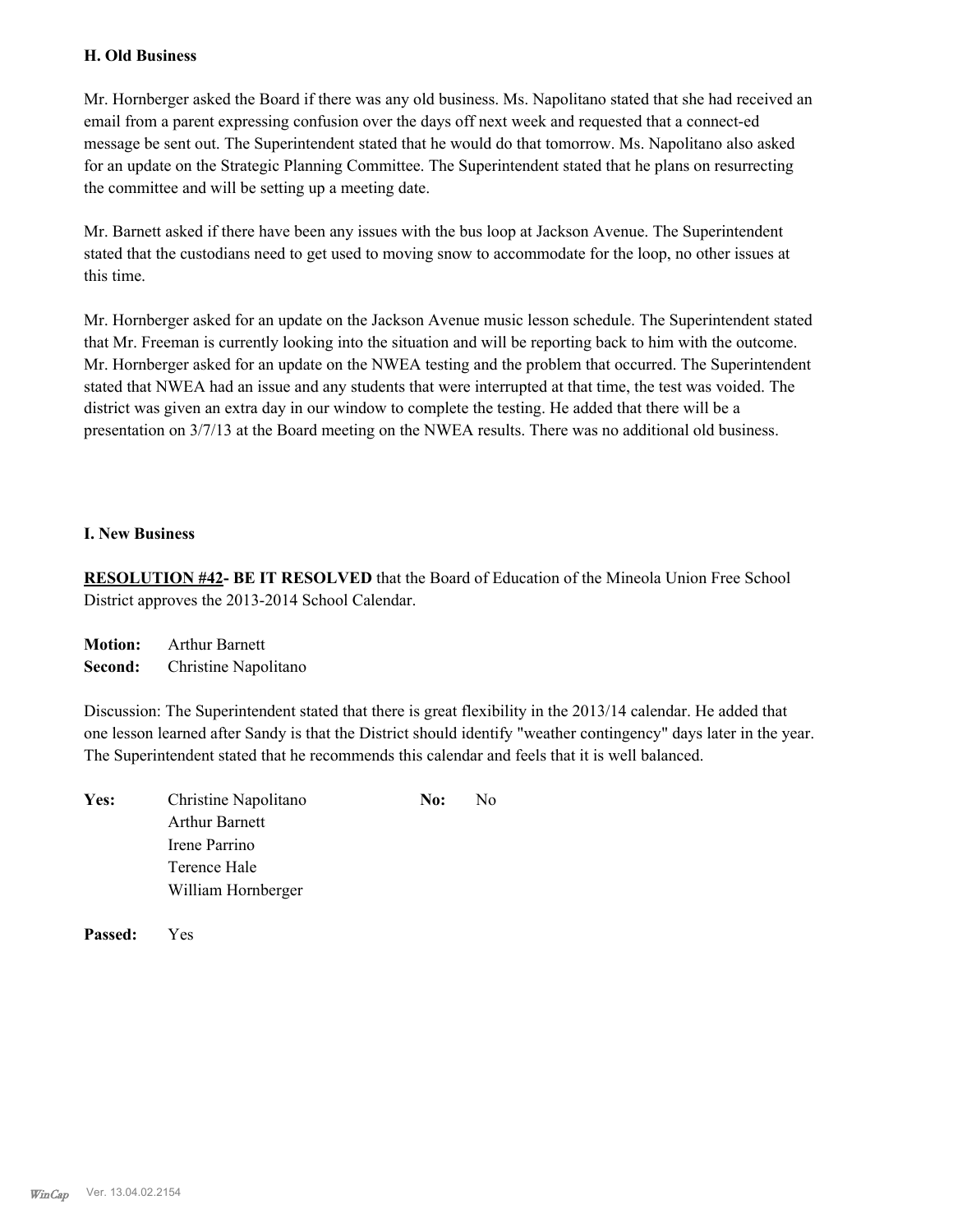# **I. New Business (continued)**

**RESOLUTION #43- BE IT RESOLVED**, that the Board of Education of the Mineola Union Free School District hereby authorizes and approves the memorandum of agreement between the Board of Education and the Association of Mineola School Administrators, dated February 8, 2013; and

**BE IT FURTHER RESOLVED**, that the Board of Education hereby authorizes the Superintendent of Schools to incorporate said memorandum of agreement into a more formal written agreement and further authorizes the Superintendent of Schools to execute said formal written agreement

**Motion:** Terence Hale **Second:** Christine Napolitano

At 8:02, a motion was made for the Board of Education to go into executive session to discuss Resolution #43.

Motion: William Hornberger Second: Terence Hale All were in favor and motion passed. The Board returned to the meeting at 8:05pm.

Discussion: The Superintendent gave an overview of the terms agreed upon in the memorandum of agreement. He stated that the give backs made by the unit are good for the community. The Superintendent stated that the Administration Unit understands the financial situation that the District is in and he recommends that the Board accept the agreement. Mr. Hale and Mr. Barnett congratulate both sides for working together to come to this agreement. Mr. Hornberger also stated that he appreciates how everyone worked together to come to this agreement.

| Yes: | Christine Napolitano | No: | None |
|------|----------------------|-----|------|
|      | Arthur Barnett       |     |      |
|      | Terence Hale         |     |      |
|      | William Hornberger   |     |      |

**Passed:** Yes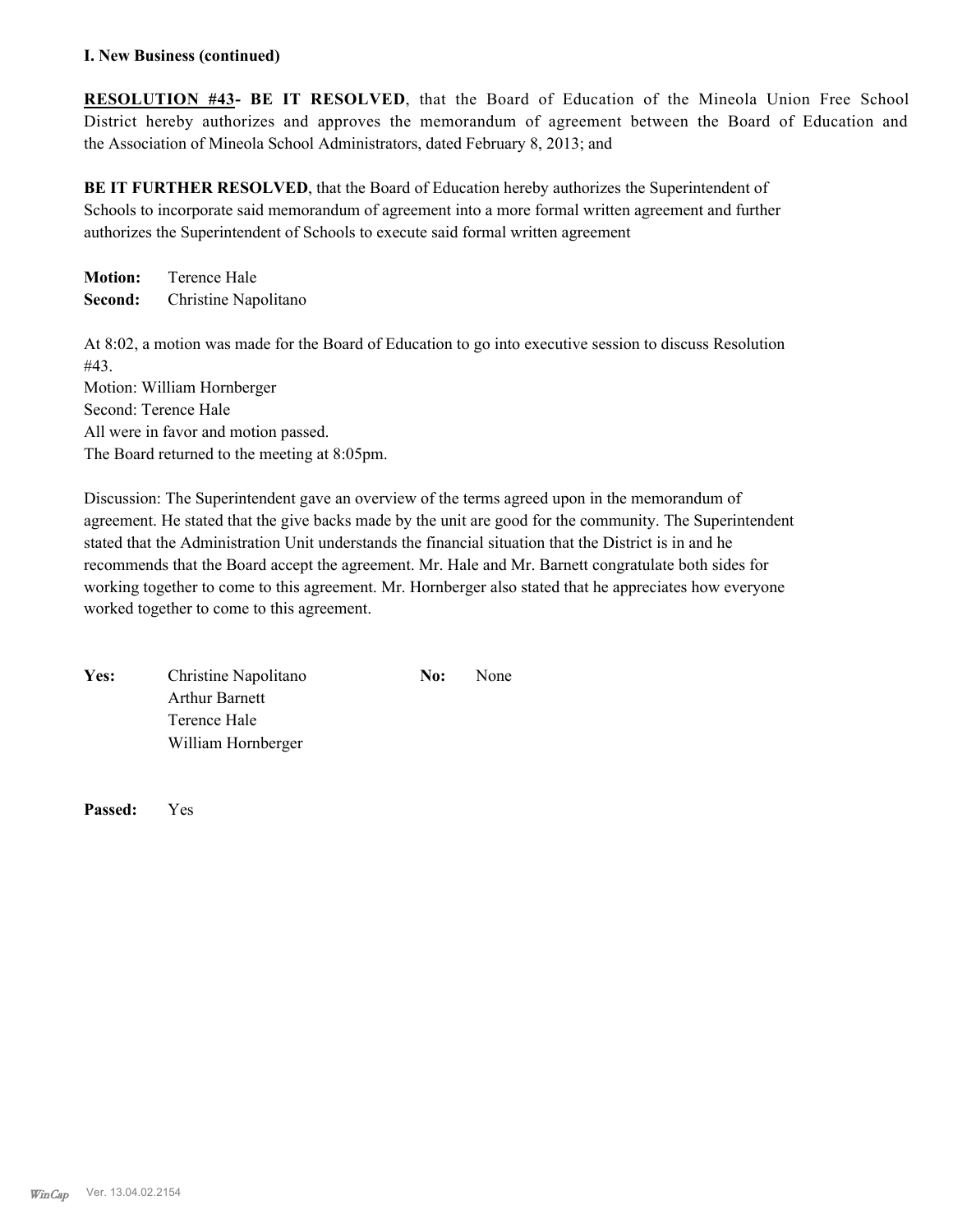# **J. Consensus Agenda**

**RESOLUTION # 44 -BE IT RESOLVED** that the Board of Education approves the consensus agenda items J.1.a. through J.5.b., as presented.

**Motion:** Terence Hale **Second:** Christine Napolitano

Discussion: The Superintendent stated that he would like to pull item J.3.a.1 from the table indefinitely, due to the fact that there are some issues which need to be resolved.

A motion was made to pull the item from the table indefinitely. **Motion:** Arthur Barnett and **Second:** Terence Hale. The Board was polled and all were in favor of amending Resolution #44 and it passed.

Mr. Hornberger asked if there was any further discussion and there was none. The Board was polled on approving amended Resolution #44.

| <b>Yes:</b> | Christine Napolitano  | No: | None |
|-------------|-----------------------|-----|------|
|             | <b>Arthur Barnett</b> |     |      |
|             | Terence Hale          |     |      |
|             | William Hornberger    |     |      |

**Passed:** Yes

# 1. **Accepting of Minutes**

That the Board of Education accepts the minutes of January 3, 2013 Workshop Meeting as presented. a.

# 2. **Instruction**

- a. Leave(s) of Absence/Medical
- That the Board of Education approves a Medical Leave of Absence to Benay Shear, using her accumulated sick days, starting January 2, 2013. 1.

#### Appointment(S) Sub Teacher per diem b.

The Board of Education accepts the following individual(s) as Per Diem Substitute Teacher(s) for the current school year, at a daily rate of \$100.00 per day; and retirees at a daily rate of \$125.00 per day.:

|        | <b>EMPLOYEE NAME</b>                                         | <b>EMPLOYEE CERTIFICATION</b>                  |
|--------|--------------------------------------------------------------|------------------------------------------------|
|        | Nicole K. Wissler                                            | Childhood Ed(1-6), Early Childhood Ed(Birth-2) |
| $\sim$ | $\Lambda$ no $\Lambda$ mountmont( $\Lambda$ ) Dorm $\Lambda$ |                                                |

- c. Appointment(S) Perm Sub
- The Board of Education approves the appointment of Alicia M. Zounek, to the position of Permanent Substitute Teacher, at Mineola High School, effective February 15, 2013 to May 31, 2013. Salary: \$100 per day. 1.
- Appointment(s) Coaches That the Board of Education approves the appointment of the following coaches for 2012-2013 year: d. POSITION EMPLOYEE NAME STEP STIPEND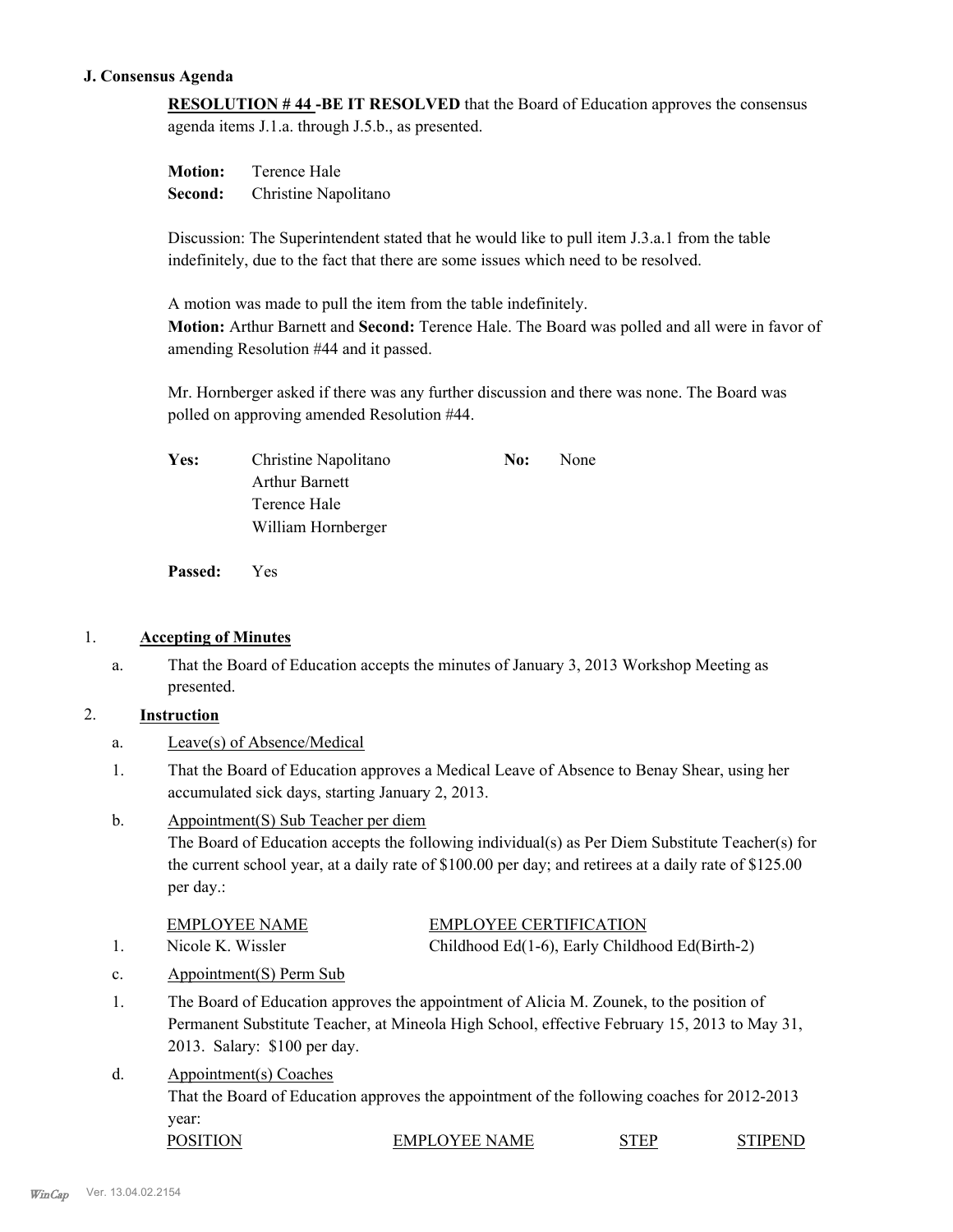| <b>POSITION</b>          | <b>EMPLOYEE NAME</b> | <b>STEP</b> | <b>STIPEND</b> |
|--------------------------|----------------------|-------------|----------------|
| Lacrosse-Varsity Asst    | Daniel Guido         |             | \$4,946.00     |
| Lacrosse-Girls 8th grade | Adrienne E. Koslow   |             | \$4,230.00     |
| Softball-Junior Varsity  | <b>Hilary Pavels</b> |             | \$5,076.00     |
| Lacrosse- Girls JV       | Brittany M. White    |             | \$4,559.00     |

#### Appointment(s) Club/Stipends e.

That the Board of Education approves the following Club/stipend recommendatios for 2012-2013 year:

| <b>POSITION</b>       | EMPLOYEE NAME       | <b>STIPEND</b> |
|-----------------------|---------------------|----------------|
| Winter Guard Director | Anthony J. Demarino | \$4,260.00     |

# 3. **Civil Service**

# a. Resignation(s)

That the Board of Education accept the resignation of Maria Dunlop, part time Classroom Aide at Hampton Street School, effective January 18, 2013. 1.

# b. Appointments

- That the Board of Education approve the appointment of Joseph Theriot, to the position of Custodial Sub, effective February 25, 2013. Salary will be \$12.25 per hour. 1.
- c. Leave(s) of Absence
- That the Board of Education approve a paid Medical Leave of Absence to Gonzalo Giron, Cleaner at the High School, due to surgery, effective January 14, 2013. Return will be at doctor's discretion. 1.
- That the Board of Education approve a paid Medical Leave of Absence to Geraldine Larson, PT Teacher Aide at Meadow Drive, effective February 4, 2013. Return date is approximately six weeks and at doctor's discretion. 2.

# 4. **Business /Finance**

# a. **Treasurer's Report**

That the Board of Education accepts the Treasurer's report for the period ending December 31, 2012 and directs that it be placed on file.

# b. **Approval of Invoices and Payroll**

That the Board of Education accepts the Invoices and Payroll for the period ending January 31, 2013

| Warrant $\#$ 13 | January 09, 2013 | \$961,947.88 |
|-----------------|------------------|--------------|
| Warrant $#14$   | January 30, 2013 | \$595,811.27 |

# **TOTAL EXPENSES \$1,557,759.15**

PAYROLL #13  $& 414$ 

| General | \$3,987,313.97 |
|---------|----------------|
| F Fund  | \$71,709.30    |

## **TOTAL PAYROLL \$4,059,023.27**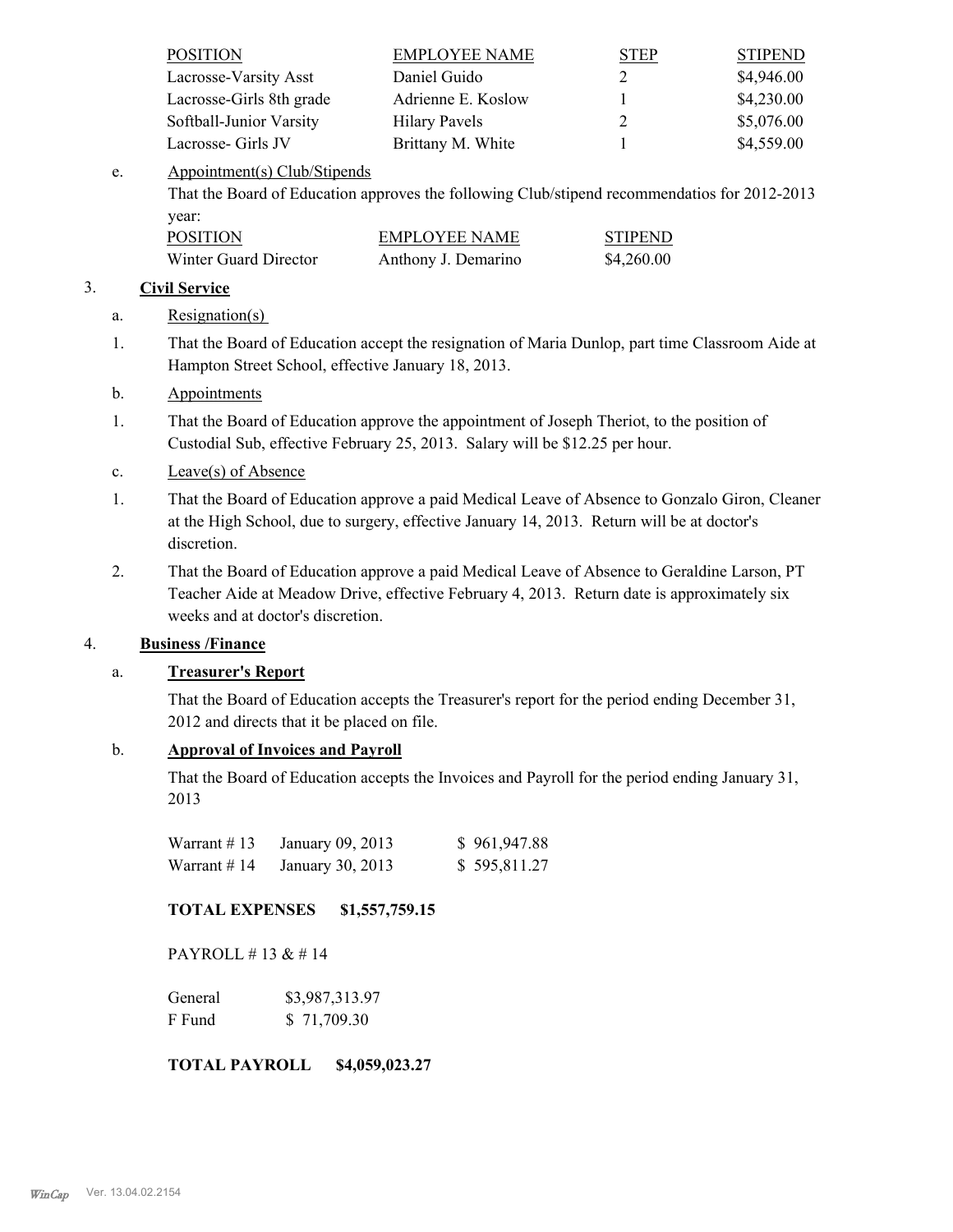#### **Business/Finance: Disposal of District Property** 5.

That the Board of Education approves the disposal of the following district property, according to Policy #6900, declaring them obsolete:

- a. Bus # 64- 1994 Bluebird: VIN # 1BAAGCSA4RF062724
- Bus # 70- 1998 Bluebird: VIN # 1BAAGCSA5WF079463 b.

These have been replaced by buses 113 and 114.

# **WALK-ON AGENDA**

**RESOLUTION #45- Whereas**, the School District was previously awarded a \$150,000 grant from the State of New York pursuant to the Community Capital Assistance Program ("CCAP") administered through the Dormitory Authority of the State of New York ("DASNY") for "Renovation and Restoration of the Science Labs" (Project ID #5580); and

**Whereas**, disbursement of the said grant is administered pursuant to a Grant Disbursement Agreement provided by DASNY on February 5, 2013, now therefore be it

**Resolved**, that the said Grant Disbursement Agreement be and the same is hereby approved, and the Superintendent of Schools is authorized to execute same on behalf of the School District, and be it further

**Resolved**, that all actions of Administration of the School District taken in connection with the application for and receipt of the said grant be and the same are hereby ratified and confirmed.

**Motion:** Terence Hale **Second:** Christine Napolitano

Discussion: Mr. Hale inquired if the grant was for the Middle School. The Superintendent stated that this grant was for the High School and they have been following up on this for approximately two years. Mr. Hale asked if this grant had fallen through the cracks and the Superintendent stated that these grants just take a while at times. Mr. Hornberger requested that a list be compiled of all grants and the status of each. There was no further discussion.

| Yes: | Christine Napolitano | No: | None |
|------|----------------------|-----|------|
|      | Arthur Barnett       |     |      |
|      | Terence Hale         |     |      |
|      | William Hornberger   |     |      |

**Passed:** Yes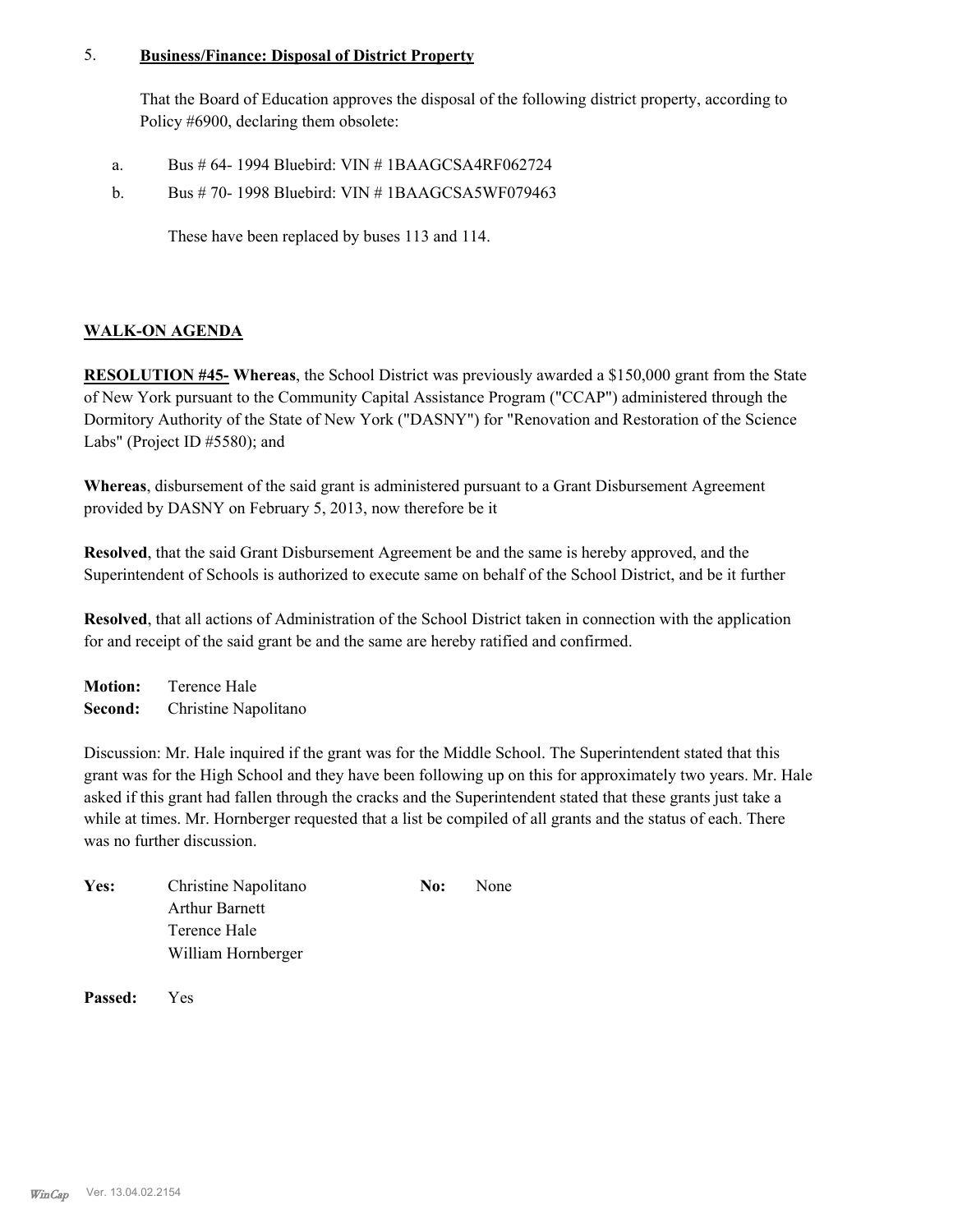# **K. Superintendent Reports/Presentations**

Superintendent of Schools' Reports for 2/14/13 Presentations:

1. 2013- 2014 School Calendar

2. Corrective Action Plans- Updates by Jack Waters

The presentation on the 2013- 2014 School Calendar took place earlier in the meeting.

The Superintendent introduced Mr. Waters, who would be presenting the Corrective Action Plan (CAP) updates in the areas of Agreed Upon Procedures for Special Education and Risk Assessment. Mr. Waters stated that he would begin with "Agreed Upon Procedures- Special Education". Mr. Waters stated that there were 9 recommendations made and he added all are either complete or are currently in progress. The recommendations include the following: 1. Establish monthly meetings between the Business office and Pupil Personnel Services office; 2. Create spreadsheets that track all CSE placed out-of-district students; 3. Submit revised STAC forms and AVL's to SED based on audit discrepancies; 4. Develop written procedures for reconciling students IEP's to Service Provider Schedules; 5. Establish procedures to ensure related services per IEPs reconcile to timesheets; 6. Use IEP Direct in a more efficient and detailed manner; 7. Create contract binder for providers and related services; 8. Implement procedures related to approval of service contracts and amounts to be encumbered; and 9. PPS Director approves monthly BOCES invoice. Mr. Waters discussed the district response to each and the status. The Superintendent added that to summarize Mr. Waters report, all recommendations are in progress or have been completed. He stated that the monthly meetings between the Business Office and Pupil Personnel Services Office have really been helpful. Mr. Waters thanked Catherine and Bridget for all of their help and cooperation. Mr. Hornberger stated that this presentation is showing exactly what he wanted to see and the changes being addressed.

Next, Mr. Waters presented the "Risk Assessment Update". He began by going through the current year recommendations. The first recommendation is Fund Balance projections and Mr. Waters stated that he is looking to the Board for some direction. It was recommended that a formal presentation be done as to where we are at. Mr. Waters stated that he would not recommend giving a report until January each year. The Superintendent suggested put a report draft together for February through June (5 reports) to decide if they are useful to the Board. Mr. Waters discussed the rest of the current recommendations including: Claims audit; Corrective Action Plans; Scanned Checks; Bank Reconciliations; Employee folders and Extra Class Reports. Mr. Waters stated that he recommends that the extra class reports be prepared semi-annually and Mr. Hornberger was in agreement. Mr. Waters briefly reviewed the prior year recommendations for the Board. Mr. Waters stated that there are few outstanding items for the Board to determine the direction to be taken. These items include the Middle School account, which Mr. Waters suggested that we consider reconciling the accounts to clear them. This would involve the transferring of funds. For the Middle School Library, a decision will be made regarding the outstanding balance by the end of the 2012- 2013 school year. The Roses are still an issue and he is looking to the Board for guidance. It was recommended that the account be cleared. The Fundraiser recommendation is in the process of being implemented. Mr. Hornberger thanked Mr. Waters for his presentation.

# **L. Public Comments**

There were no public comments this evening.

The Superintendent stated that he was not in need of an executive session this evening. Mr. Hornberger thanked everyone for attending this evening.